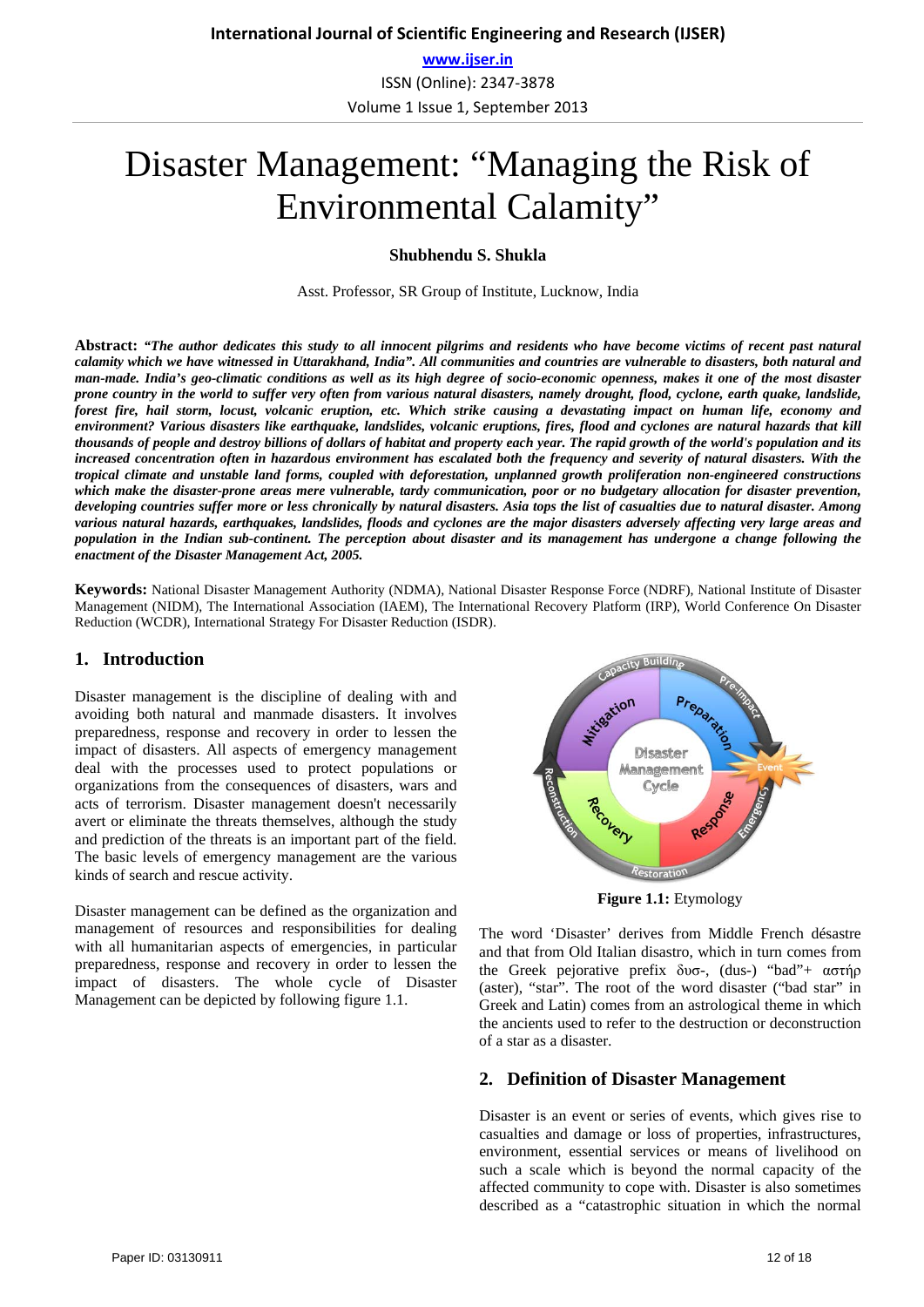**International Journal of Scientific Engineering and Research (IJSER)**

**www.ijser.in**

ISSN (Online): 2347‐3878

Volume 1 Issue 1, September 2013

pattern of life or eco-system has been disrupted and extraordinary emergency interventions are required to save and preserve lives and or the environment".

## **3. Types of Disasters**

There is no country that is immune from disaster, though vulnerability to disaster varies. There are four main types of disaster.

## **3.1 Natural disasters**

These disasters include floods, hurricanes, earthquakes and volcano eruptions that can have immediate impacts on human health, as well as secondary impacts causing further death and suffering from floods causing landslides, earthquakes resulting in fires, tsunamis causing widespread flooding and typhoons sinking ferries.

## **3.2 Environmental Emergencies**

These emergencies include technological or industrial accidents, usually involving hazardous material, and occur where these materials are produced, used or transported. Large forest fires are generally included in this definition because they tend to be caused by humans.

## **3.3 Complex Emergencies**

These emergencies involve a break-down of authority, looting and attacks on strategic installations. Complex emergencies include conflict situations and war.

#### **3.4 Pandemic Emergencies**

These emergencies involve a sudden onset of a contagious disease that affects health but also disrupts services and businesses, bringing economic and social costs.

#### **3.5 Man-made Disaster**

Disasters caused by chemical or industrial accidents, environmental pollution, transport accidents and political unrest are classified as "human-made" or "human-induced" disasters since they are the direct result of human action.

# **4. Institutional and Legal Arrangements of Disaster Management**

The Act lays down institutional, legal, financial and coordination mechanisms at the national, state, district and local levels. These institutions are not parallel structures and will work in close harmony.

## **4.1 Institutional Framework under the Disaster Management Act**

## **4.1.1 National Disaster Management Authority (NDMA)**

The NDMA, as the apex body for disaster management, is headed by the Prime Minister and has the responsibility for laying down policies, plans and guidelines for DM (and coordinating their enforcement and implementation for ensuring timely and effective response to disasters). It will approve the National Disaster Management and DM plans of the Central Ministries/Departments. NDMA has the power to authorize the Departments or authorities concerned, to make emergency procurement of provisions or materials for rescue and relief in a threatening disaster situation or disaster.

#### **4.1.2 The National Executive Committee**

The National Executive Committee (NEC) comprises the Union Home Secretary as the Chairperson, and the Secretaries to the GOI in the Ministries/Departments of Agriculture, Atomic Energy, Defense, Drinking Water Supply, Environment and Forests, Finance (Expenditure), Health, Power, Rural Development, Science and Technology, Space, Telecommunications, Urban Development, Water Resources and the Chief of the Integrated Defense Staff of the Chiefs of Staff Committee as members. Secretaries in the Ministry of External Affairs, Earth Sciences, Human Resource Development, Mines, Shipping, Road Transport & Highways and Secretary, NDMA will be special invitees to the meetings of the NEC.

## **4.1.3 State Disaster Management Authority (SDMA)**

At the State level, the SDMA, headed by the Chief Minister, will lay down policies and plans for DM in the State. It will, inter alia approve the State Plan in accordance with the guidelines laid down by the NDMA, coordinate the implementation of the State Plan.

## **4.1.4 District Disaster Management Authority (DDMA)**

The DDMA will be headed by the District Collector, Deputy Commissioner or District Magistrate as the case may be, with the elected representative of the local authority as the Co-Chairperson. DDMA will act as the planning, coordinating and implementing body for DM at District level and take all necessary measures for the purposes of DM in accordance with the guidelines laid down by the NDMA and SDMA.

#### **4.1.5 National Disaster Response Force (NDRF)**

The DISASTER MANAGEMENT Act, 2005 has made the statutory provisions for the constitution of the National Disaster Response Force (NDRF) for the purpose of specialized response to natural and man-made disasters. According to Section 45 of the Act, the Force has to function under the general superintendence, direction and control of the National Disaster Management Authority (NDMA) and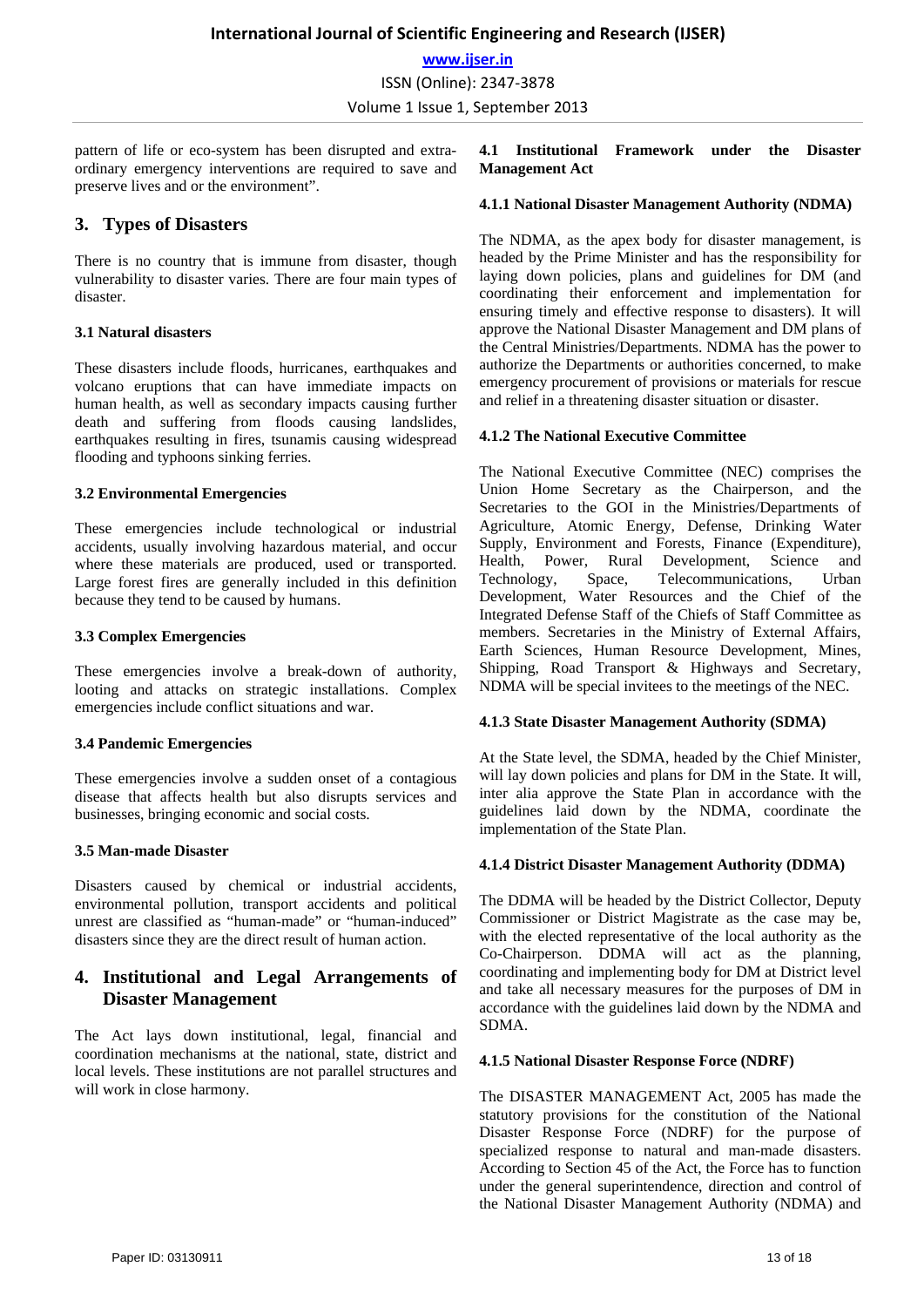# **International Journal of Scientific Engineering and Research (IJSER)**

**www.ijser.in**

ISSN (Online): 2347‐3878

Volume 1 Issue 1, September 2013

under command and supervision of Director General, NDRF. Though the units of this Force were nominated in 2003, it is only after the establishment of NDMA that their training and equipping were vigorously pursued. In lieu with the Section 44 (i) of the Act that states NDRF a specialist force, the force is gradually emerging as the most visible and vibrant multidisciplinary, multi-skilled, high-tech force of the NDMA capable of dealing with all types of natural and man-made disasters. For the purpose of specialized response to a threatening disaster situation or disasters/emergencies both natural and man-made such as those of Chemical, Biological, Radiological and Nuclear origin, the Act has mandated the constitution of a National Disaster Response Force (NDRF). The general superintendence, direction and control of this force shall be vested in and exercised by the NDMA and the command and supervision of the Force shall vest in an officer to be appointed by the Central Government as the Director General of Civil Defense and National Disaster Response Force. Presently, the NDRF comprises eight battalions and further expansion may be considered in due course. These battalions will be positioned at different locations as may be required.

## **4.1.6 National Institute of Disaster Management (NIDM)**

The National Institute of Disaster Management constituted under the Disaster Management Act 2005 has been entrusted with the nodal national responsibility for human resource development, capacity building, training, research, documentation and policy advocacy in the field of disaster management. Upgraded from the National Centre for Disaster Management of the Indian Institute of Public Administration on 16th October, 2003, NIDM is steadily marching forward to fulfill its mission to make a disaster resilient India by developing and promoting a culture of prevention and preparedness at all levels. The NIDM, in partnership with other research institutions has capacity development as one of its major responsibilities, along with training, research, documentation and development of a national level information base. It will network with other knowledge-based institutions, and function within the broad policies and guidelines laid down by the NDMA.

List of ten deadliest disasters which have occurred across the world and in India in the known history and in the last century may be seen from the Table 1.1

|  | <b>Table 1.1:</b> India's Deadliest Disaster |  |
|--|----------------------------------------------|--|
|  |                                              |  |

| $\ldots$ |                      |              |                         |                                                                               |  |
|----------|----------------------|--------------|-------------------------|-------------------------------------------------------------------------------|--|
| S.N      | Name of<br>Event     | Year         | State and Area          | Fatalities                                                                    |  |
| 1        | Earthquake           | 1668         | Mumbai.<br>Maharastra   | 2000 deaths                                                                   |  |
| 2        | Bengal<br>Earthquake | 1737         | Bengal                  | 3,00,000 deaths                                                               |  |
| 3        | Cyclone              | 1864         | Kolkata, West<br>Bengal | $60,000$ deaths                                                               |  |
| 4        | The Great<br>Famine  | 1876<br>1878 | Southern India          | 58.5 Million<br>people affected<br>5.5 million<br>deaths due to<br>starvation |  |
| 5        | Cyclone              | 1882         | Mumbai,                 | 1,00,000 deaths                                                               |  |

|    |                            | Maharastra   |                                                                                                                                   |                                                                                                                                                                           |
|----|----------------------------|--------------|-----------------------------------------------------------------------------------------------------------------------------------|---------------------------------------------------------------------------------------------------------------------------------------------------------------------------|
|    | The Indian                 | 1896         |                                                                                                                                   | 1.25 million to                                                                                                                                                           |
| 6  | Famine                     | 1897         | Whole India                                                                                                                       | 10 million<br>deaths                                                                                                                                                      |
| 7  | Earthquake                 | 1934         | Bihar                                                                                                                             | 6000 deaths                                                                                                                                                               |
|    |                            |              |                                                                                                                                   | 5,00,000 deaths                                                                                                                                                           |
| 8  | Bhola<br>Cyclone           | 1970         | West Bengal                                                                                                                       | (including<br>Hindu Kush<br>Himalayas and<br>surrounding                                                                                                                  |
|    |                            |              |                                                                                                                                   | areas)                                                                                                                                                                    |
| 9  | Drought                    | 1972         | Large part of the<br>country                                                                                                      | $200$ million<br>people affected                                                                                                                                          |
| 10 | Drought                    | 1987         | Haryana                                                                                                                           | 300 million<br>people affected                                                                                                                                            |
|    |                            |              | IN THE LAST CENTURY                                                                                                               |                                                                                                                                                                           |
|    |                            |              | Kangra, Himachal                                                                                                                  |                                                                                                                                                                           |
| 1  | Earthquake                 | 1905         | Pradesh                                                                                                                           | 20,000 deaths                                                                                                                                                             |
| 2  | Cyclone                    | 1977         | Andhra Pradesh                                                                                                                    | 10,000 deaths<br>Hundreds of<br>Thousands<br>homeless 40,000<br>cattle deaths,<br>destroyed 40%<br>of India's food<br>grain                                               |
|    |                            |              | Lature.                                                                                                                           | 7,928 people                                                                                                                                                              |
| 3  | Lature                     | 1993         | Marthawada,                                                                                                                       | died and another                                                                                                                                                          |
|    | Earthquake                 |              | region of the                                                                                                                     | 30,000 were                                                                                                                                                               |
|    |                            |              | Maharastra                                                                                                                        | injured                                                                                                                                                                   |
| 4  | Orrisa<br>Super<br>Cyclone | 1999         | Orissa                                                                                                                            | 10,000 deaths                                                                                                                                                             |
| 5  | Gujrat<br>Earthquake       | 2001         | Bhuj, Bachau,<br>Anjar,<br>Ahmedabad, and<br>Surat in Gujarat<br>State                                                            | 25,000 deaths,<br>6.3 million<br>affected                                                                                                                                 |
| 6  | Tsunami                    | 2004         | Coastline of<br>Tamilnadu,<br>Kerala, Andhara<br>Pradesh &<br>Pondecherry as<br>well as Andaman<br>and Nicobar<br>Island of India | 15,749 deaths<br>5640 person<br>missing<br>2.79 million<br>people affected<br>11,827 hectares<br>of crops<br>damaged<br>3,00,000 fishers<br>folk lost their<br>livelihood |
| 7  | Maharastra<br>Flood        | 2005<br>july | Maharastra State                                                                                                                  | 1094 deaths,<br>167 injured, 55<br>missing                                                                                                                                |
| 8  | Kashmir<br>Earthquake      | 2005         | Kashmir State                                                                                                                     | 86000 deaths<br>(including<br>Kashmir and<br>surrounding<br>Himalayan<br>reagion)                                                                                         |
| 9  | Kosi<br>Floods             | 2008         | North Bihar                                                                                                                       | 527 Deaths,<br>19,323<br>Livestock<br>perished<br>2,22,754 house<br>damaged<br>33,29,423<br>persons affected                                                              |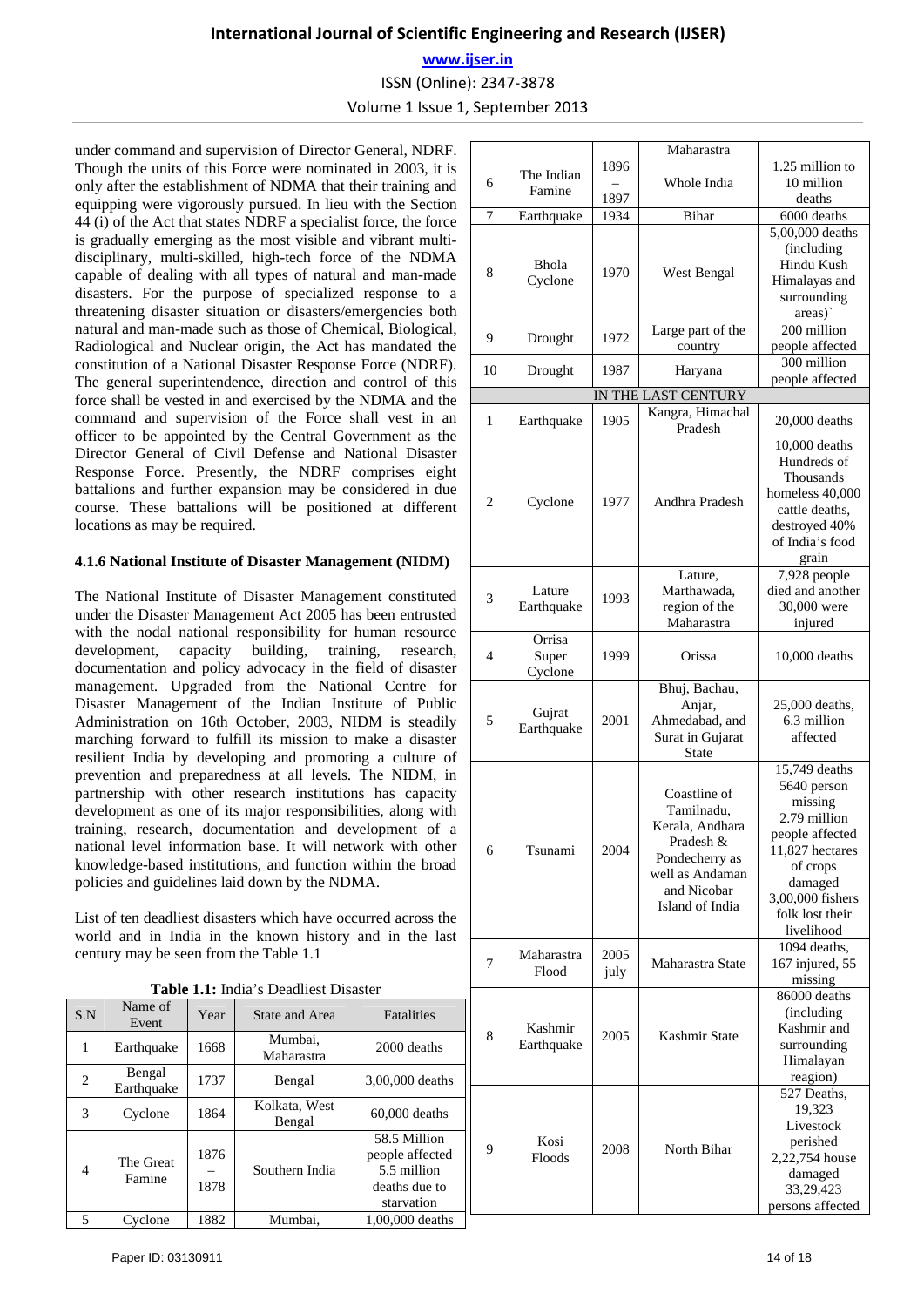# **International Journal of Scientific Engineering and Research (IJSER)**

## **www.ijser.in**

ISSN (Online): 2347‐3878

Volume 1 Issue 1, September 2013

| 10 | Cyclone<br>Nisha | 2008 | Tamil Nadu | 204 deaths.<br>\$800 Million<br>worth damage |
|----|------------------|------|------------|----------------------------------------------|

# **5. Distribution of People Affected By Disaster in India**

Figure 1.2 shows the distribution of people affected by disaster in the world between 1975 and 2001.





# **6. The Indian Scenario for Disaster Management**

India due to its geo-climatic and socio-economic condition is prone to various disasters. During the last thirty years' time span the country has been hit by 431 major disasters resulting into enormous loss to life and property. According to the Prevention Web statistics, 143039 people were killed and about 150 crore were affected by various disasters in the country during these three decades. The disasters caused huge loss to property and other infrastructures costing more than US \$ 4800 crore. In India, the cyclone which occurred on 25th November, 1839 had a death toll of three lakh people. The Bhuj earthquake of 2001 in Gujarat and the Super Cyclone of Orissa on 29th October, 1999 are still fresh in the memory of most Indians and cloud burst and mudflow in Leh and surrounding areas in the morning of 6th August, 2010.

The most recent natural disaster of a cloud burst resulting in flash floods and mudflow in Utterakhand and Kedarnath areas in the early hours of 16th June, 2013, caused severe damage in terms of human lives as well as property. There was a reported death toll of 1200 persons, about 5000 missing persons, 4200 pets (have economic value) 3,661 damaged houses in about 500 villages and 27,350 hectares of affected crop area\*\*.

Source\*\*- Assumed Casualty by several News Papers 24 June 2013 Lucknow Edition

http://www.business-standard.com/article/currentaffairs/uttarakhand-death-toll-may-cross-reported-1-000 mark-shinde-113062400276\_1.html http://www.business-standard.com/article/currentaffairs/rain-fury-death-toll-may-cross-1-000- 113062200642\_1.html

## **7. India - Disaster Statistics**

Data related to human and economic losses from disasters that have occurred between 1980 and 2010 (table 1.2).

| <b>Table 1.2:</b> Natural Disasters from $1980 - 2010$ |                                          |               |  |  |
|--------------------------------------------------------|------------------------------------------|---------------|--|--|
|                                                        | No of events:                            | 431           |  |  |
|                                                        | No of people killed:                     | 143,039       |  |  |
|                                                        | Average killed per year:                 | 4,614         |  |  |
|                                                        | No of people affected:                   | 1,521,726,127 |  |  |
|                                                        | Average affected per year:               | 49,087,940    |  |  |
|                                                        | Economic Damage (US\$ X 1,000):          | 48,063,830    |  |  |
|                                                        | Economic Damage per year (US\$ X 1,000): | 1,550,446     |  |  |

**Table 1.2:** Natural Disasters from 1980 – 2010

**Natural Disaster Occurence Reported** 



**Figure 1.3:** Top 10 Natural Disasters Reported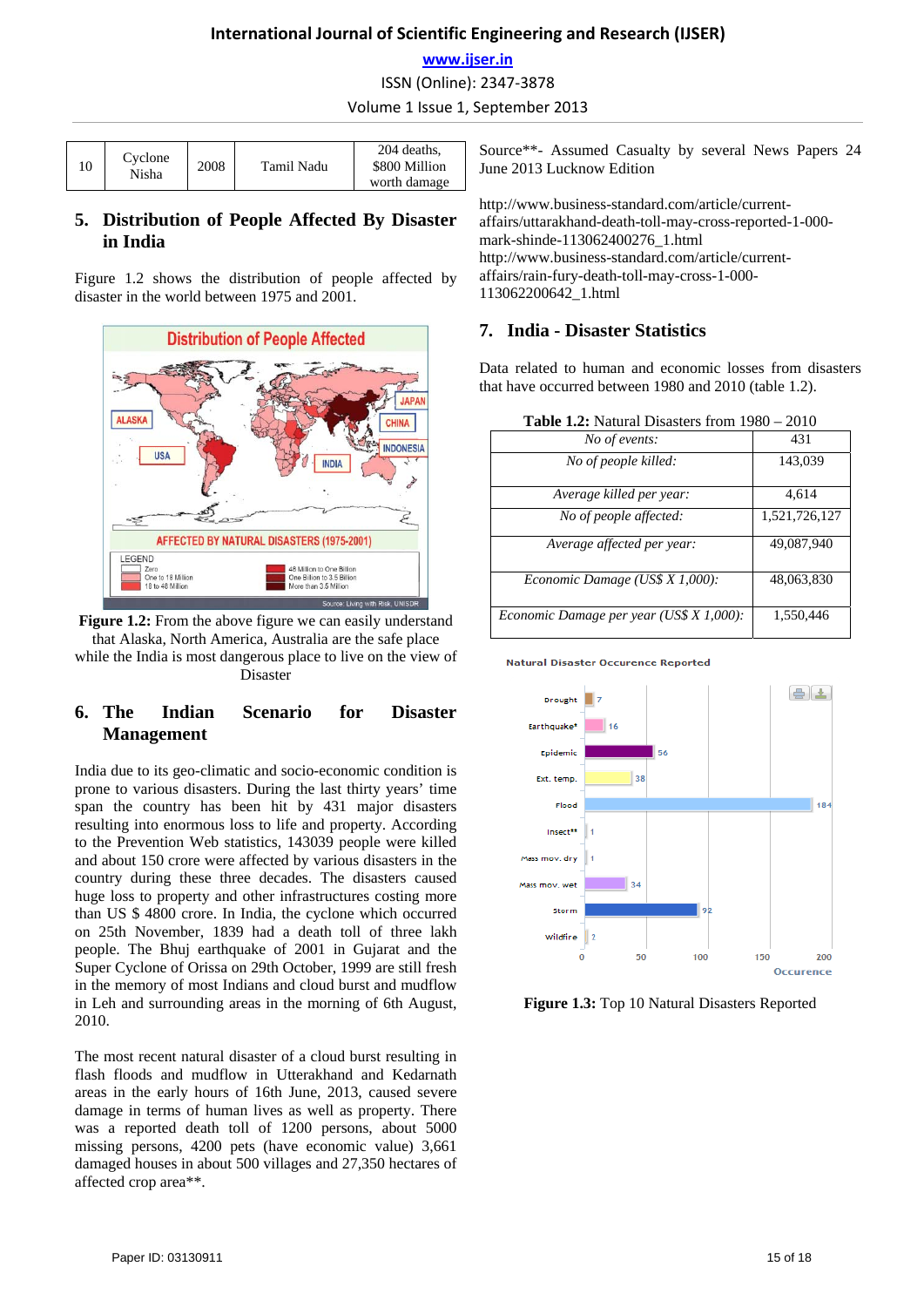## **www.ijser.in**

ISSN (Online): 2347‐3878

Volume 1 Issue 1, September 2013

## **Affected People**

| <b>Disaster</b> | Date |             | Affected (no. of people) |
|-----------------|------|-------------|--------------------------|
| Drought         | 1987 | 300,000,000 |                          |
| Drought         | 2002 | 300,000,000 |                          |
| Flood           | 1993 | 128,000,000 |                          |
| Drought         | 1982 | 100,000,000 |                          |
| Drought         | 2000 | 50,000,000  | -                        |
| Flood           | 2002 | 42,000,000  | -                        |
| Flood           | 1982 | 33,500,000  | -                        |
| Flood           | 2004 | 33,000,000  | -                        |
| Flood           | 1995 | 32,704,000  | -                        |
| Flood           | 1980 | 30,000,023  | -                        |

**Figure 1.4:** Top 10 Natural Disasters Reported

## **Killed People**

| <b>Disaster</b> | <b>Date</b> |        | Killed (no. of people) |
|-----------------|-------------|--------|------------------------|
| Earthquake*     | 2001        | 20,005 |                        |
| Earthquake*     | 2004        | 16,389 |                        |
| Storm           | 1999        | 9,843  |                        |
| Earthquake*     | 1993        | 9,748  |                        |
| Epidemic        | 1984        | 3,290  | ۰                      |
| Epidemic        | 1988        | 3,000  | ۰                      |
| Storm           | 1998        | 2,871  | ۰                      |
| Extreme temp.   | 1998        | 2,541  | ۰                      |
| Flood           | 1994        | 2,001  |                        |
| Flood           | 1998        | 1,811  |                        |
|                 |             |        |                        |

**Figure 1.5:** Number of people killed in various disasters

Statistics by Disasters Type Percentage of Reported People Killed by Disaster Type



\*Source of data: "EM-DAT: The OFDA/CRED International Disaster Database, University catholique de Louvain, Brussels, Bel." Data version: v11.08

|      |                        | uamagu      |        |           |
|------|------------------------|-------------|--------|-----------|
|      |                        |             |        | Economic  |
| Year | Type Of                | People      | Life   | Damage    |
|      | <i><b>Disaster</b></i> | Affected    | Lost   | (USD X)   |
|      |                        |             |        | 1,000     |
| 1980 | Flood                  | 30,000,023  |        |           |
| 1982 | Drought                | 100,000,000 |        |           |
|      | Flood                  | 33,500,000  |        |           |
| 1984 | Epidemic               |             | 3290   |           |
| 1987 | Drought                | 300,000,000 |        |           |
| 1988 | Epidemic               |             | 3000   |           |
| 1990 | Storm                  |             |        | 2,200,000 |
| 1993 | Flood                  | 128,000,000 |        | 7.000.000 |
|      | Earthquake             |             | 9,748  |           |
| 1994 | Flood                  |             | 2001   |           |
| 1995 | Flood                  | 32,704,000  |        |           |
| 1996 | Storm                  |             |        | 1,500,300 |
| 1998 | Storm                  |             | 2871   |           |
|      | Extreme                |             | 2541   |           |
|      | Temp                   |             |        |           |
|      | Flood                  |             | 1811   |           |
| 1999 | Storm                  |             | 9843   | 2,500,000 |
| 2000 | Drought                | 50,000,000  |        |           |
| 2001 | Earthquake             |             | 20,005 | 2,623,000 |
| 2002 | Drought                | 300,000,000 |        |           |
|      | Flood                  | 42,000,000  |        |           |
| 2004 | Flood                  | 33,000,000  |        | 2,500,000 |
|      | Earthquake             |             | 16,389 |           |
| 2005 | Flood                  |             |        | 3,330,000 |
|      | Flood                  |             |        | 2.300,000 |
| 2006 | Flood                  |             |        | 3,390,000 |
| 2009 | Flood                  |             |        | 2,150,000 |

**Table 1.3:** The most severe disasters in the country and their impact in term of people affected, lives lost and economic damage

\*(Includes Tsunami)

\*\* Source "EM-DAT: THE OFDA/CRED International Disaster Database

# **8. International Organizations of Disaster Management**

## **8.1 International Association of Emergency Managers**

The International Association of Emergency Managers (IAEM) is a non-profit educational organization dedicated to promoting the goals of saving lives and protecting property during emergencies and disasters. The mission of IAEM is to serve its members by providing information, networking and professional opportunities, and to advance the emergency management profession.

It currently has seven Councils around the World, Asia, Canada, Europe, International, Oceania, Student and USA

The Air Force Emergency Management Association (www.af-em.org, www.3e9x1.com, and www.afema.org), affiliated by membership with the IAEM, provides emergency management information and networking for US Air Force Emergency Managers.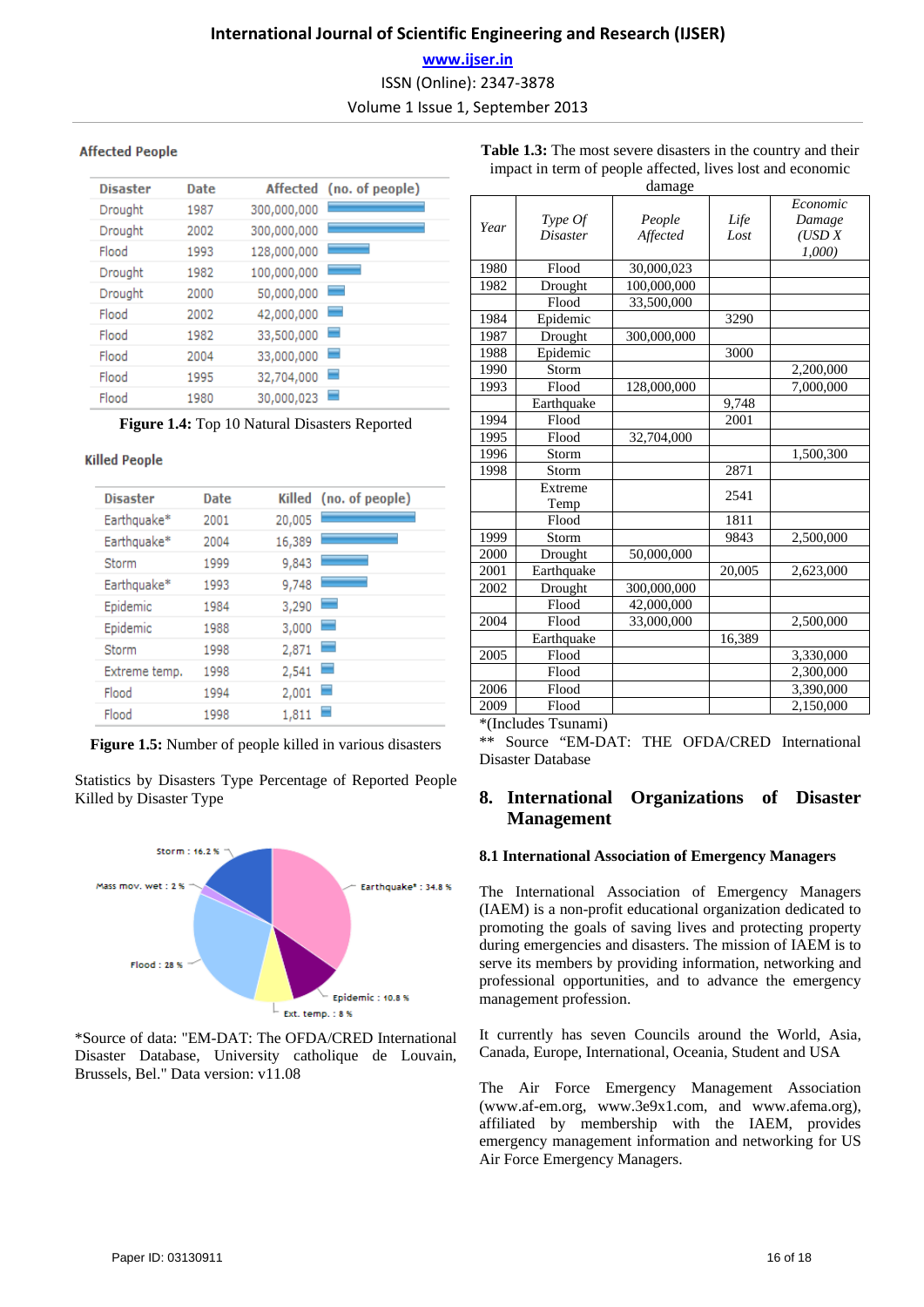#### **8.2 International Recovery Platform**

The International Recovery Platform (IRP) was conceived at the World Conference on Disaster Reduction (WCDR) in Kobe, Hyogo, Japan in January 2005. As a thematic platform of the International Strategy for Disaster Reduction (ISDR) system, IRP is a key pillar for the implementation of the Hyogo Framework for Action (HFA) 2005–2015: Building the Resilience of Nations and Communities to Disasters, a global plan for disaster risk reduction for the decade adopted by 168 governments at the WCDR.

The key role of IRP is to identify gaps and constraints experienced in post disaster recovery and to serve as a catalyst for the development of tools, resources, and capacity for resilient recovery. IRP aims to be an international source of knowledge on good recovery practice.

## **8.3 Red Cross/Red Crescent**

National Red Cross/Red Crescent societies often have pivotal roles in responding to emergencies. Additionally, the International Federation of Red Cross and Red Crescent Societies (IFRC or "The Federation") may deploy assessment teams, e.g. Field Assessment and Coordination Team – (FACT) to the affected country if requested by the national Red Cross or Red Crescent Society. After having assessed the needs Emergency Response Units (ERUs) may be deployed to the affected country or region. They are specialized in the response component of the emergency management framework.

#### **8.4 United Nations**

Within the United Nations system responsibility for emergency response rests with the Resident Coordinator within the affected country. However, in practice international response will be coordinated, if requested by the affected country's government, by the UN Office for the Coordination of Humanitarian Affairs (UN-OCHA), by deploying a UN Disaster Assessment and Coordination (UNDAC) team.

#### **8.5 World Bank**

Since 1980, the World Bank has approved more than 500 operations related to disaster management, amounting to more than US\$40 billion. These include post-disaster reconstruction projects, as well as projects with components aimed at preventing and mitigating disaster impacts, in countries such as Argentina, Bangladesh, Colombia, Haiti, India, Mexico, Turkey and Vietnam to name only a few.

Common areas of focus for prevention and mitigation projects include forest fire prevention measures, such as early warning measures and education campaigns to discourage farmers from slash and burn agriculture that ignites forest fires; early-warning systems for hurricanes; flood prevention mechanisms, ranging from shore protection

and terracing in rural areas to adaptation of production; and earthquake-prone construction.

In a joint venture with Columbia University under the umbrella of the ProVention Consortium the World Bank has established a Global Risk Analysis of Natural Disaster Hotspots.

In June 2006, the World Bank established the Global Facility for Disaster Reduction and Recovery (GFDRR), a longer term partnership with other aid donors to reduce disaster losses by mainstreaming disaster risk reduction in development, in support of the Hyogo Framework of Action. The facilities helps developing countries fund development projects and programs that enhance local capacities for disaster prevention and emergency preparedness.

#### **8.6 European Union**

Since 2001, the EU adopted Community Mechanism for Civil Protection, which started to play a significant role on the global scene. Mechanism's main role is to facilitate cooperation in civil protection assistance interventions in the event of major emergencies which may require urgent response actions. This applies also to situations where there may be an imminent threat of such major emergencies.

The heart of the Mechanism is the Monitoring and Information Centre. It is part of Directorate-General for Humanitarian Aid & Civil Protection of the European Commission and accessible 24 hours a day. It gives countries access to a platform, to a one-stop-shop of civil protection means available amongst the all the participating states. Any country inside or outside the Union affected by a major disaster can make an appeal for assistance through the MIC. It acts as a communication hub at headquarters level between participating states, the affected country and dispatched field experts. It also provides useful and updated information on the actual status of an ongoing emergency.

#### **8.7 India**

The role of emergency management in India falls to National Disaster Management Authority of India, a government agency subordinate to the Ministry of Home Affairs. In recent years there has been a shift in emphasis from response and recovery to strategic risk management and reduction, and from a government-centered approach to decentralized community participation. The Ministry of Science and Technology, headed by Dr Karan Rawat, supports an internal agency that facilitates research by bringing the academic knowledge and expertise of earth scientists to emergency management.

A group representing a public/private has recently been formed by the Government of India. It is funded primarily by a large India-based computer company and aimed at improving the general response of communities to emergencies, in addition to those incidents which might be described as disasters. Some of the groups' early efforts